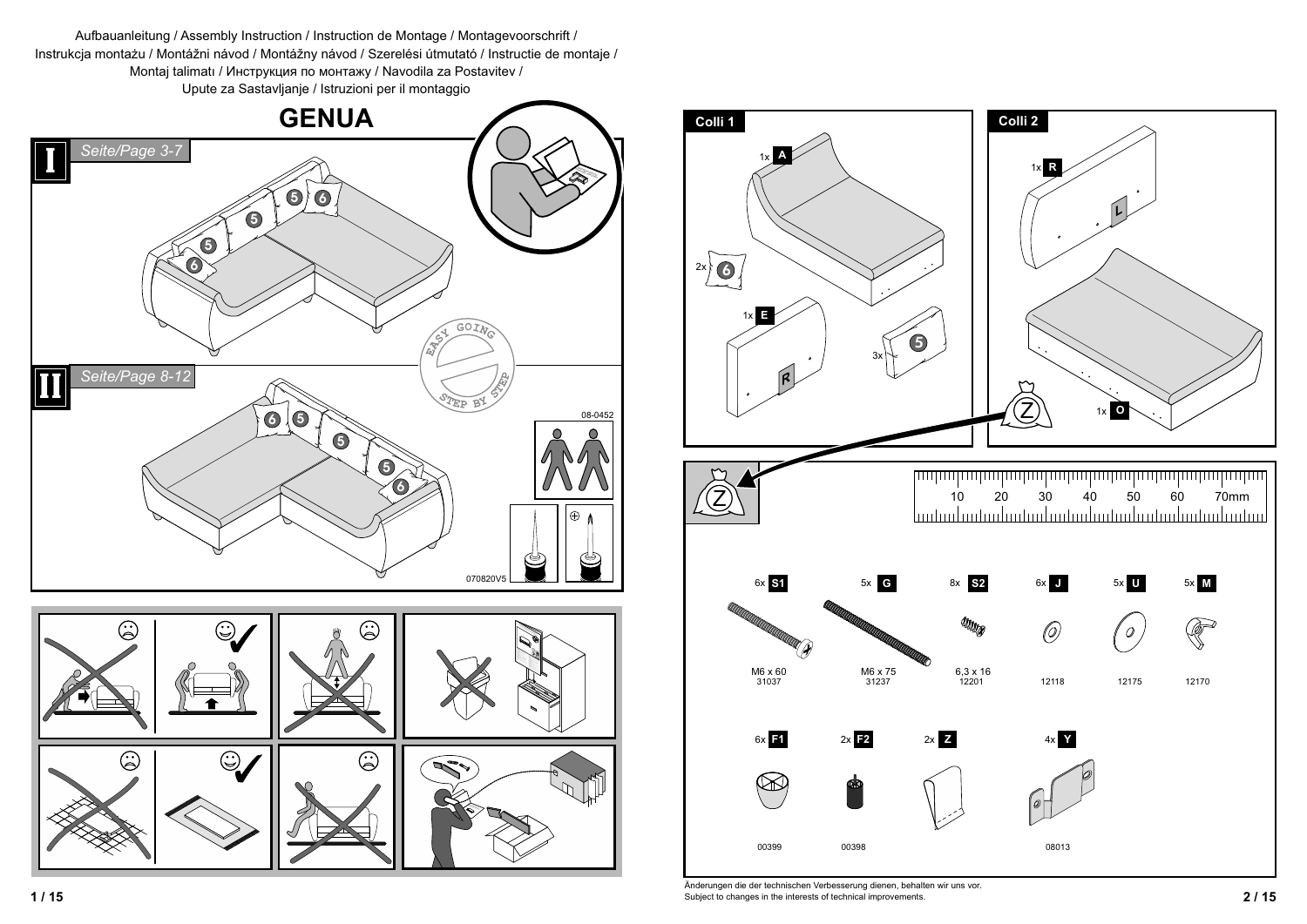

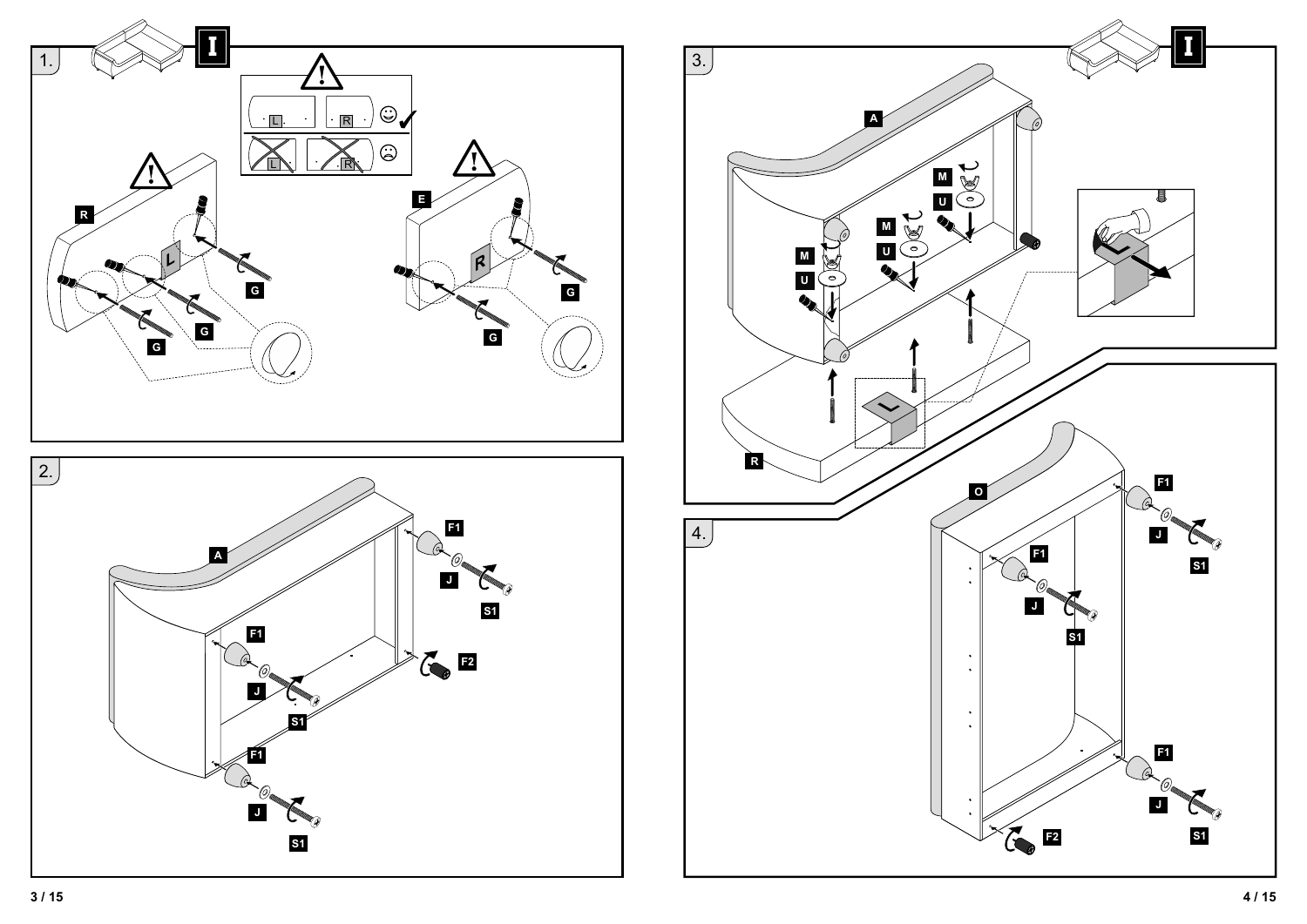

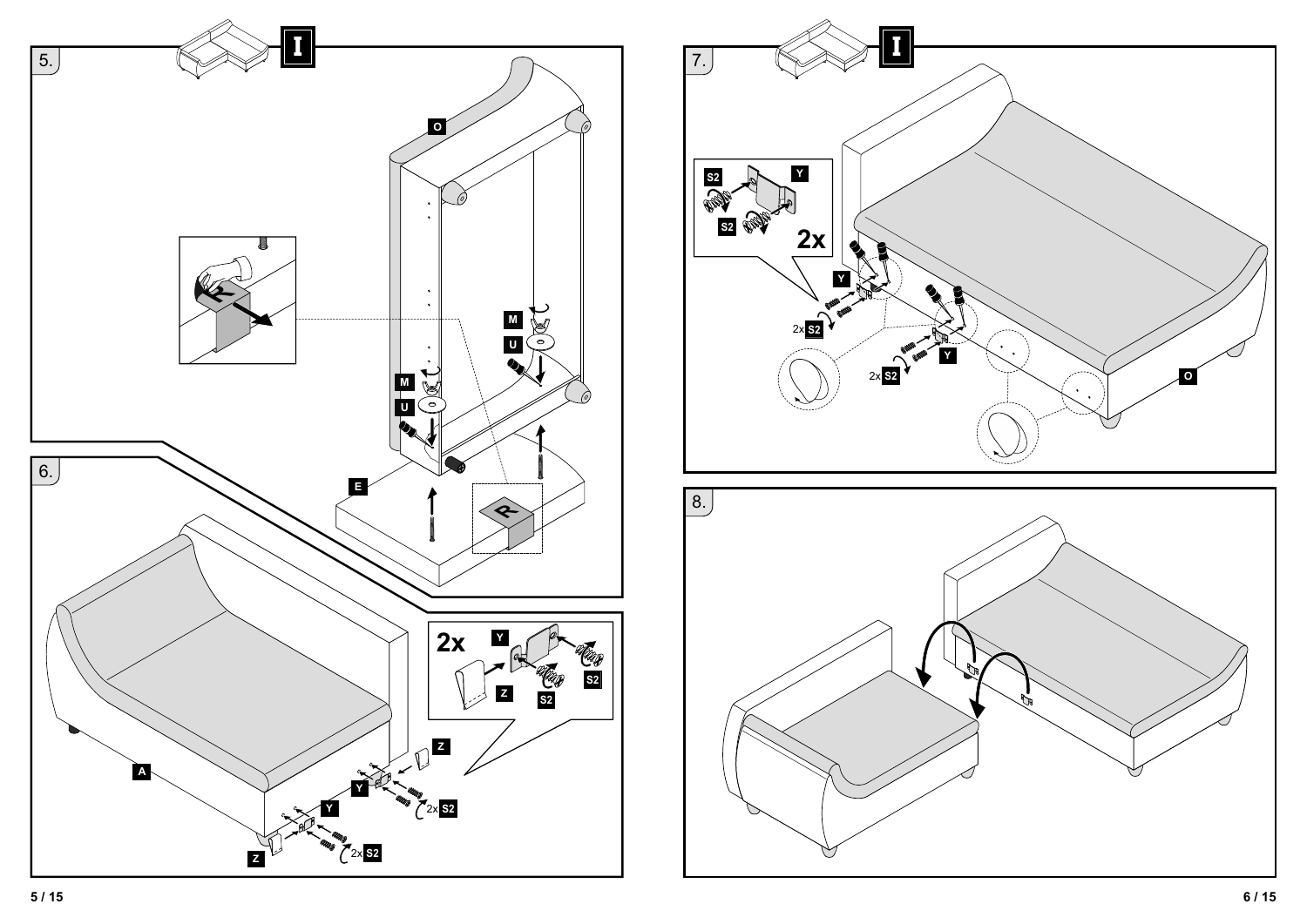

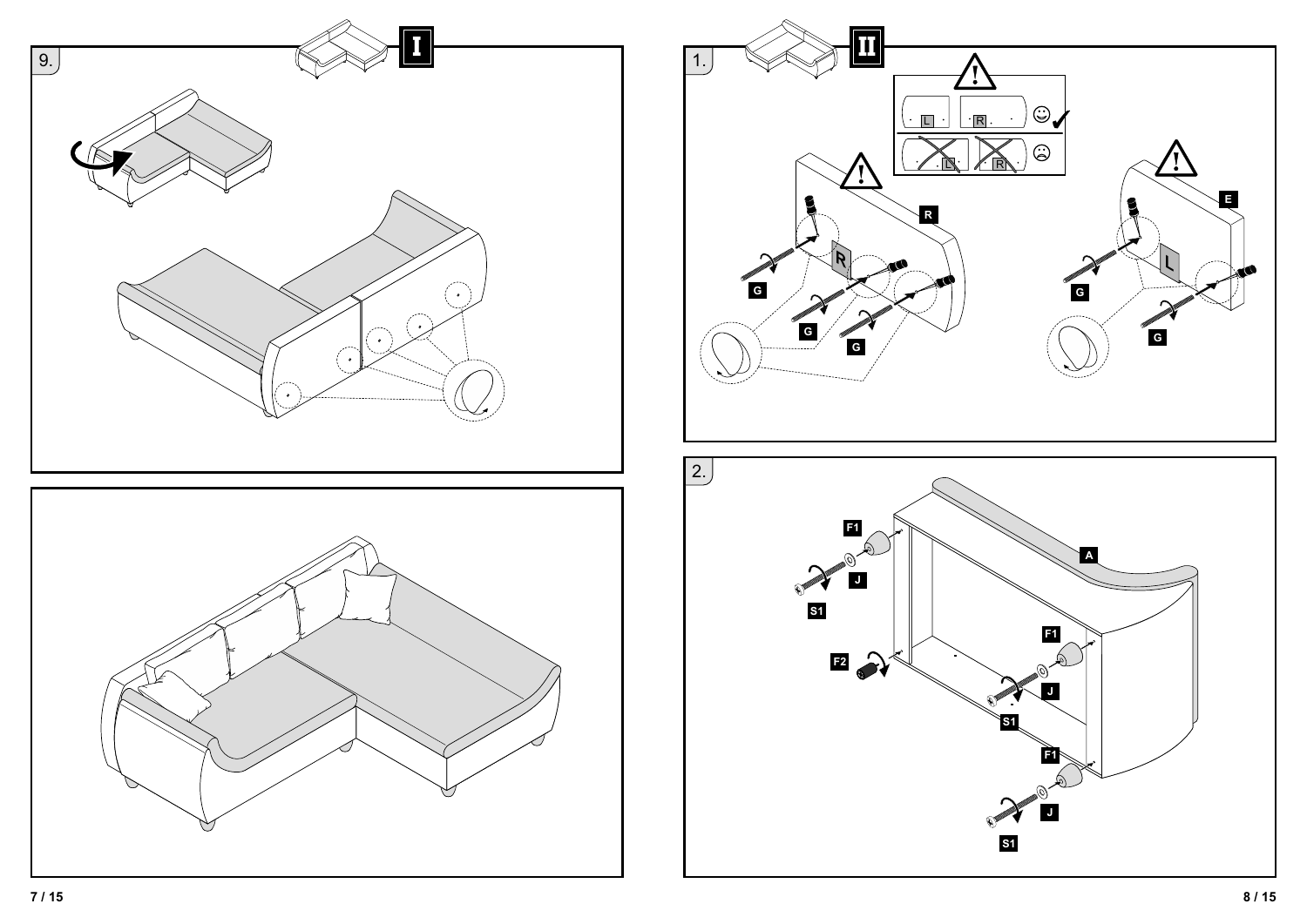

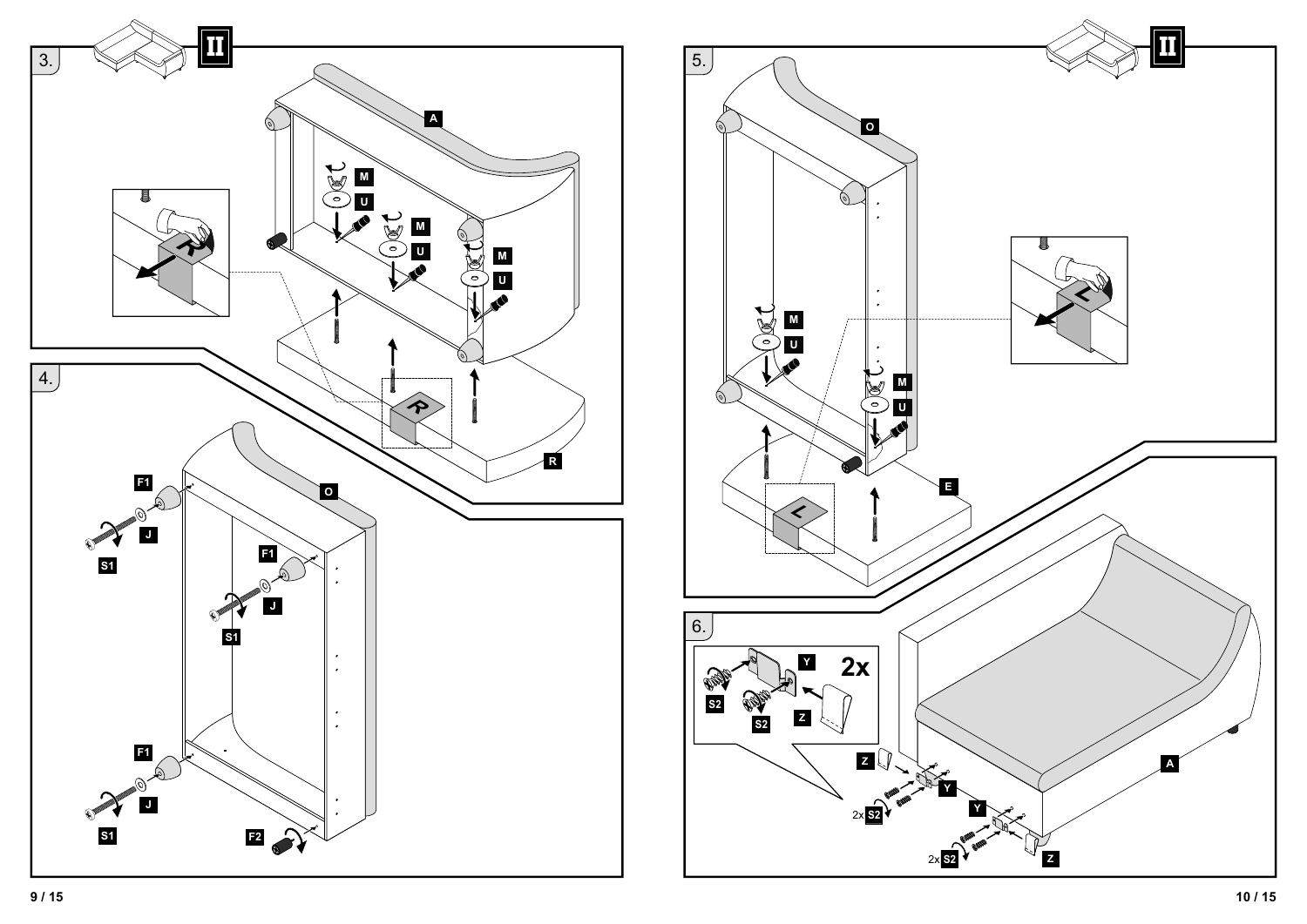



![](_page_5_Figure_2.jpeg)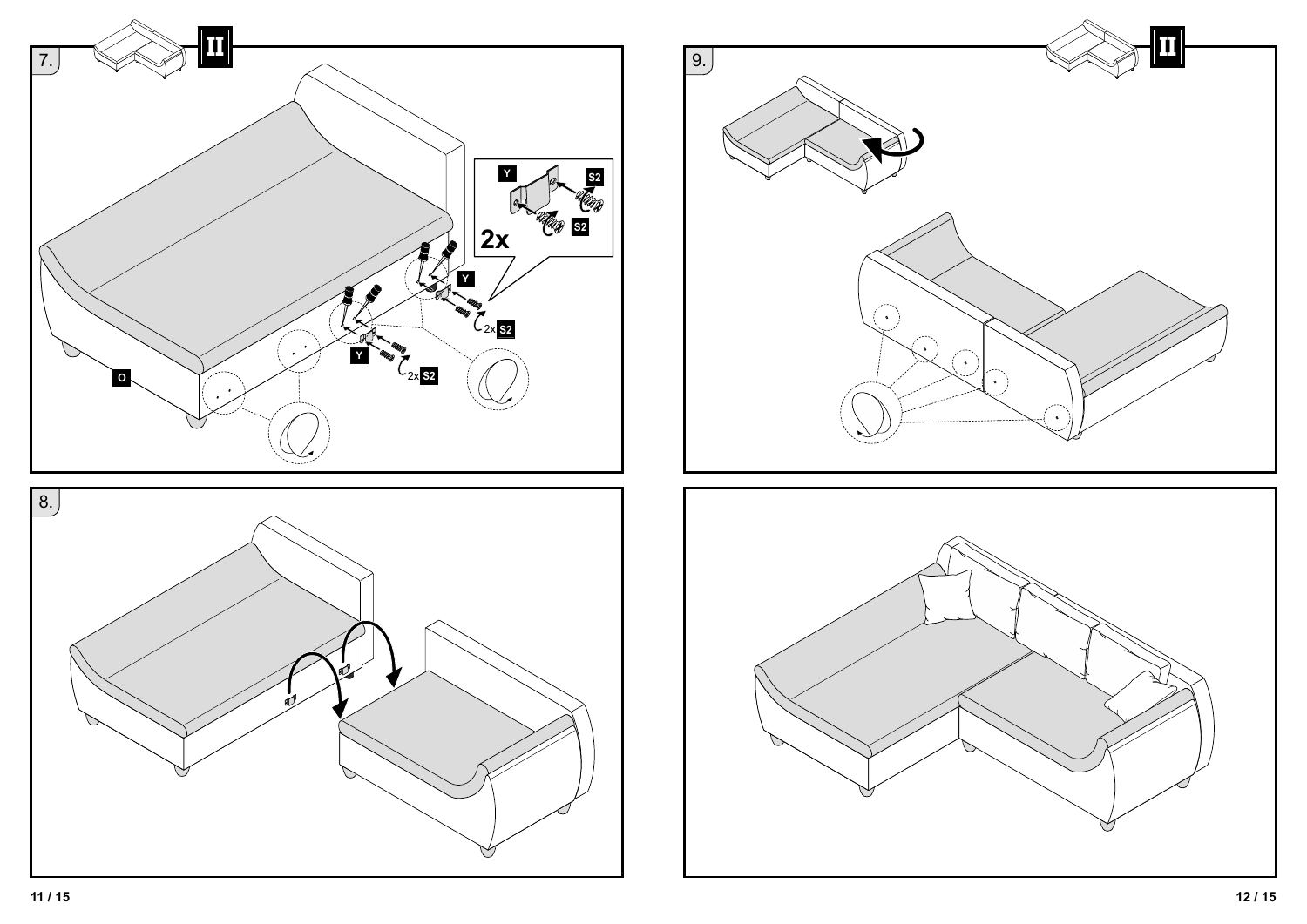# **Sicherheitshinweise:**

Bitte die Montage- und Bedienungsanleitung vor dem Montieren oder Benutzen sorgfältig lesen!

Achtung! Montage- und Bedienungsanleitung nach der Montage dem Besitzer/Benutzer übergeben!

Alle Bauteile sind regelmäßig per Sichtkontrolle auf mechanische Schäden, Verschleiß und ihre Funktion zu kontrollieren.

Alle Schrauben des Möbels müssen in regelmäßigen Intervallen nachgezogen werden, um eine einwandfreie Benutzung zu gewährleisten.

Das Möbel ist kein Spielzeug. Klappen, Auszüge und andere bewegliche Bauteile am Möbel können bei Fehlnutzung zu Verletzungen führen. Achten Sie darauf, dass keine Kinder oder in ihrem Handeln eingeschränkte Personen die Mechanismen ohne Aufsicht betätigen.

Das Möbel ist nur für die Anwendung in geschlossenen, trockenen Innenräumen geeignet.

Die verwendeten Materialien am Möbel sind nicht feuerfest. Achten Sie darauf, dass keine Wärmequellen in die Nähe des Möbels kommen.

# **Avvertenze:**

Prima del montaggio o dell'utilizzo, leggere attentamente le istruzioni per il montaggio e l'uso!

Attenzione! Dopo il montaggio consegnare al proprietario/utente le istruzioni per il montaggio e l'uso!

Effettuare regolarmente un controllo visivo su tutti i componenti per controllare la presenza di danni meccanici, tracce di usura e il funzionamento.

Serrare a intervalli regolari tutte le viti del mobile per garantire il perfetto funzionamento durante l'utilizzo.

Il mobile non è un gioco. Alette, parti estraibili e altre parti mobili del mobile possono causare lesioni se usate erroneamente. Attenzione: i bambini o persone con mobilità ridotta non devono azionare i meccanismi senza la supervisione di un adulto.

Il mobile è predisposto per l'uso in ambienti interni chiusi e asciutti.

I materiali del mobile usati non sono ignifughi. Fare attenzione a non avvicinare fonti di calore in prossimità del mobile.

#### **Warnings:**

Please read the assembly and user instructions carefully before assembly or use!

Attention! Give the assembly and user instructions to the owner/user after assembly!

All parts are to be regularly checked by visual inspection for mechanical damage, wear, and functioning.

All bolts in the furniture must be re-tightened at regular intervals, in order to ensure proper use.

The furniture is not a toy. Flaps, drawers, and other mobile parts of the furniture can lead to injuries in the event of incorrect use. Ensure that no children or people who are impaired in their actions operate the mechanisms without supervision.

The furniture is only suitable for use in closed, dry indoor spaces.

The materials used in the furniture are not fireproof. Make sure that no heat sources come close to the furniture.

### **Avertissements:**

Veuillez lire attentivement les instructions de montage et le mode d'emploi avant le montage ou l'utilisation!

Attention! Après le montage, remettre les instructions de montage et le mode d'emploi au propriétaire/à l'utilisateur!

Procéder régulièrement à un contrôle visuel de tous les composants pour contrôler les dégâts mécaniques, l'usure et leur fonctionnement.

Serrer les vis à des intervalles réguliers pour garantir une utilisation en toute sécurité.

Le meuble n'est pas un jouet. Tiroirs, parties amovibles et les autres composants mobiles du meuble peuvent provoquer des blessures en cas d'une utilisation non conforme. Assurez-vous qu'aucun enfant ou qu'aucune personne ayant des capacités physiques, sensorielles ou mentales réduites n'actionne les mécanismes sans surveillance.

Le meuble est adapté pour être uniquement utilisé à l'intérieur, dans un endroit fermé et sec.

Les matériaux utilisés pour le meuble ne sont pas ignifuges. Assurez-vous qu'aucune source de chaleur ne soit à proximité du meuble.

# **Waarschuwingen:**

Lees voor de montage of het gebruik de montage- en bedieningshandleiding zorgvuldig door!

Opgelet! De montage- en bedieningshandleiding moet na de montage aan de eigenaar/gebruiker worden overhandigd!

Alle onderdelen moeten regelmatig visueel worden gecontroleerd op mechanische beschadigingen, slijtage en hun werking.

Alle meubelschroeven moeten regelmatig worden aangedraaid om een correct gebruik te garanderen.

Het meubel is geen speelgoed. Kleppen, uitschuifelementen en andere bewegende delen van het meubel kunnen bij onjuist gebruik letsel veroorzaken. Let erop dat kinderen en personen met een beperking de mechanismen niet zonder toezicht bedienen.

Het meubel is alleen geschikt voor gebruik in gesloten, droge binnenruimtes.

Vă rugăm să citiți cu atenție instrucțiunile de montare și operare, înainte de montare sau utilizare! Atentie! După montare, predati instructiunile de montare și operare proprietarului/utilizatorului! Toate componentele trebuie supuse periodic unei inspecii vizuale, pentru verificarea deteriorărilor mecanice, a uzurii și a funcionării acestora. Toate șuruburile mobilierului trebuie strânse la intervale regulate, pentru a asigura utilizarea ireproșabilă. Mobilierul nu este o jucărie. Clapetele, sertarele și alte piese mobile ale mobilierului pot provoca vătămări, în cazul în care sunt utilizate incorect. Asigurai-vă că niciun copil sau persoană cu dizabilităi nu acionează mecanismele fără supraveghere. Mobilierul este adecvat numai pentru utilizare în spaii interioare închise, uscate. Materialele utilizate pentru mobilier nu sunt ignifuge. Asigurai-vă că nu există surse de căldură în apropierea mobilierului.

De materialen die voor het meubel gebruikt zijn, zijn niet vuurvast. Zorg ervoor dat er geen warmtebronnen in de buurt van het meubel komen.

**D**

**IT**

![](_page_6_Picture_44.jpeg)

![](_page_6_Picture_58.jpeg)

**NL**

# **Uyarı bilgileri:**

Lütfen montaj veya kullanım öncesinde montaj ve kullanım kılavuzunu dikkatlice okuyun! Dikkat! Montaj sonrasında montaj ve kullanım kılavuzunu ürünün sahibine/kullanıcısına teslim edin! Tüm parçalarda düzenl'olarak mekan'k hasar, aşınma ve çalışma kontrolü yapılmalıdır. Mobilyanın sorunsuz şekilde kullanılması için, tüm cıvatalar düzenli aralıklarda sıkılmalıdır. Bu mobilya bir oyuncak değildir. Mobilyadaki kapaklar, çekmeceler ve diğer hareketli parçalar, yanlış kullanım durumunda yaralanmalara neden olabilir. Cocukların veya kısıtlı becerilere sahip kişilerin, mekanizmaları denetimsiz kullanmamalarına dikkat edilmelidir. Bu mobilya, sadece kapalı ve kuru alanlarda ve iç mekanlarda kullanım için tasarlanmıştır. Mobilyada kullanılan malzemeler yangına dayanıklı değildir. Mobilyanın yakınında ısı kaynaklarının bulunmamasına dikkat edilmelidir.

# **Upozornění:**

Před zahájením montáže nebo používáním si prosím pozorně pročtěte návod k montáži a obsluze! Pozor! Návod k montáži a obsluze po provedení montáže předejte vlastníkovi/uživateli! Je nutná pravidelná vizuální kontrola mechanického poškození, opotřebení a funkce všech konstrukčních dílů. Všechny šrouby nábytku musí být v pravidelných intervalech dotahovány, aby bylo zaručeno jeho bezvadné používání. Nábytek není hračka. Klapky, výsuvy a ostatní pohyblivé části mohou při nesprávném zacházení způsobit úraz. Dbejte na to, aby s mechanismem bez dozoru nemanipulovaly děti nebo osoby, které nejsou zcela odpovědné za své jednání. Nábytek je určen pouze pro používání v uzavřených a suchých interiérech.

#### **Wskazówki ostrzegawcze:**

Przed montażem lub użyciem należy dokładnie przeczytać instrukcję montażu i obsługi! Uwaga! Po wykonaniu montażu należy przekazać instrukcję montażu i obsługi właścicielowi/użytkownikowi! Wszystkie elementy muszą być regularnie sprawdzane wizualnie pod kątem uszkodzeń mechanicznych, zużycia i prawidłowego działania. Wszystkie śruby mebli muszą być regularnie dokręcane, aby zapewnić prawidłowe użytkowanie. Mebel nie jest zabawką. Nieprawidłowe użycie klap, szuflad i innych ruchomych części mebla może spowodować obrażenia. Upewnić się, aby dzieci lub osoby o ograniczonej sprawności, nie obsługiwały mechanizmów bez nadzoru. Mebel nadaje się do użytku wyłącznie w zamkniętych, suchych pomieszczeniach. Materiały, z których wykonany jest mebel, nie są ognioodporne. Uważać, aby nie zbliżać do mebla żadnych źródeł ciepła.

- 
- 
- 
- 
- 
- 
- 
- 
- 
- 
- 
- Materiál použitý na výrobu nábytku není ohnivzdorný. Dbejte na to, aby v blízkosti nábytku nebyl umístěn žádný zdroj tepla.
	-
	-
	-
	-
	-
	-
	-
	-
	-
	-
	-
- Данный предмет мебели не является игрушкой. Неправильная эксплуатация крышек, выдвижных ящиков <sup>и</sup> прочих подвижных деталей мебели
	-
	-
	-
	-
	-
	-
	-
	-

![](_page_6_Picture_96.jpeg)

![](_page_6_Picture_97.jpeg)

![](_page_6_Picture_93.jpeg)

**PL**

#### **Предупредительные указания:**

Перед монтажом или использованием внимательно прочитайте руководство по монтажу <sup>и</sup> эксплуатации! Внимание! После монтажа передайте руководство по монтажу <sup>и</sup> эксплуатации владельцу/пользователю! Регулярно осматривайте все узлы на наличие механических повреждений <sup>и</sup> износа, <sup>а</sup> также проверяйте исправность функционирования.

Чтобы обеспечить беспроблемную эксплуатацию мебели, регулярно подтягивайте все винты.

может привести <sup>к</sup> травмам. Не допускайте эксплуатации механизмов детьми или людьми <sup>с</sup> ограниченными физическими возможностями без присмотра.

Мебель предназначена для применения <sup>в</sup> закрытых, сухих помещениях.

Используемые <sup>в</sup> мебели материалы не являются огнестойкими. Не располагайте вблизи мебели источники тепла.

### **Avertizări:**

![](_page_6_Picture_94.jpeg)

![](_page_6_Picture_95.jpeg)

![](_page_6_Picture_41.jpeg)